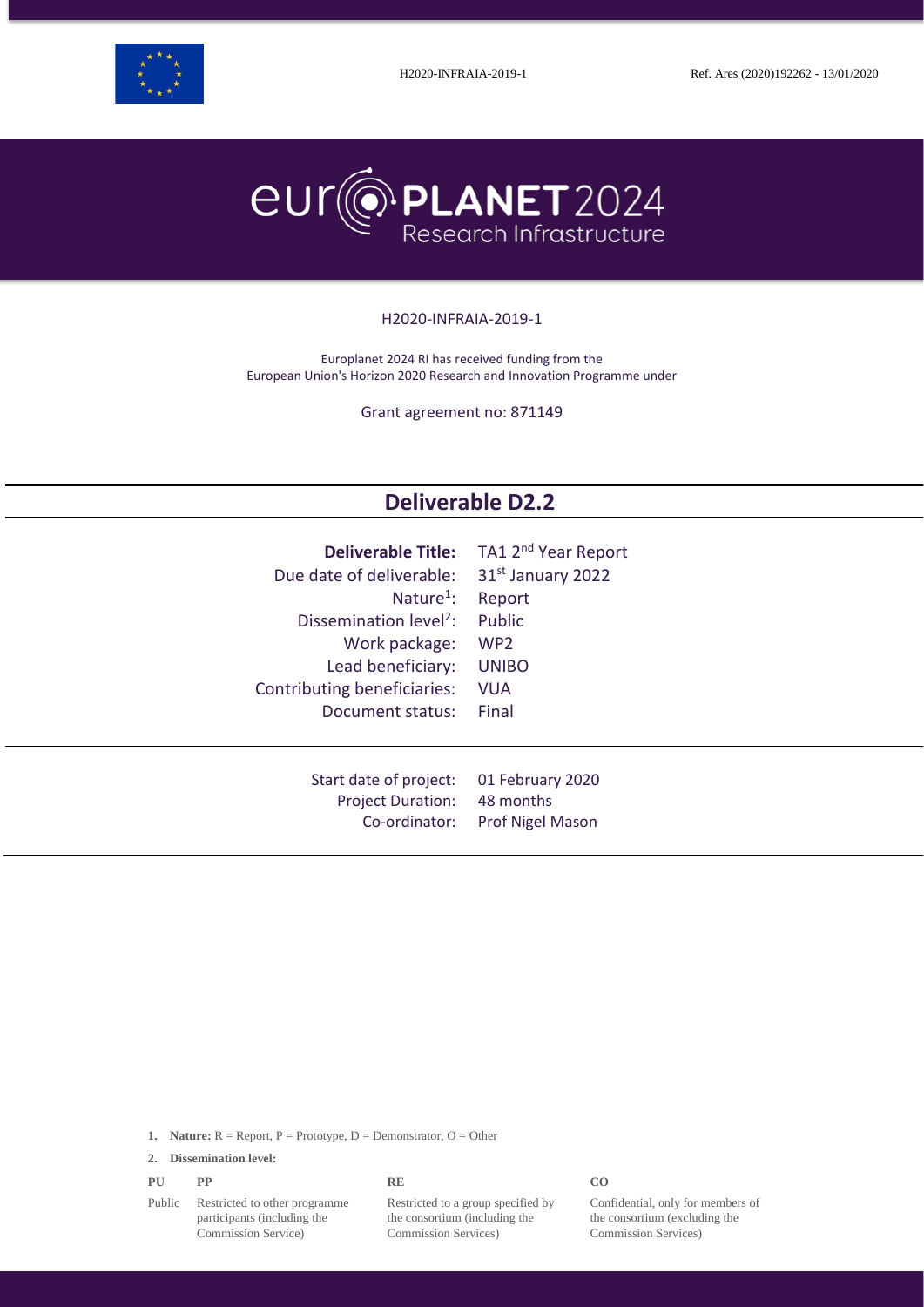

#### **Executive Summary / Abstract:**

The Planetary Science and broader scientific community demonstrated they were and remain highly motivated to undertake field-based research at the facilities offered by Europlanet. All facilities received applications and after peer review, funds were allocated to visits to all the TA1 field analogue sites. Political events in Ethiopia-Eritrea resulted in access to the field site being suspended, most probably for the duration of the project. The COVID pandemic initially curtailed field visits as travel was restricted. During this reporting period, however, successful TA visits were completed to the field sites in Iceland (1), Botswana (2) and Greenland (3) and Spain is open for a visit in the near future. New field sites were added to TA1, two sites in Argentina and Qaidam Mongolia.

The TA management recognised the requirement for access to TA facilities particularly by early-stage researchers (ESR) on fixed term contracts. A Fast Track TA Call was set up to allow ESR access to many of the TA facilities. Six applications were made in the Fast Track call to the Puna region of Argentina. Peer review of the proposals was completed in January 2022 and results of the Call will be published in February 2022. The period of time allocated for completion of TA visits awarded in Call 1 & 2 has been extended until the end of 2022.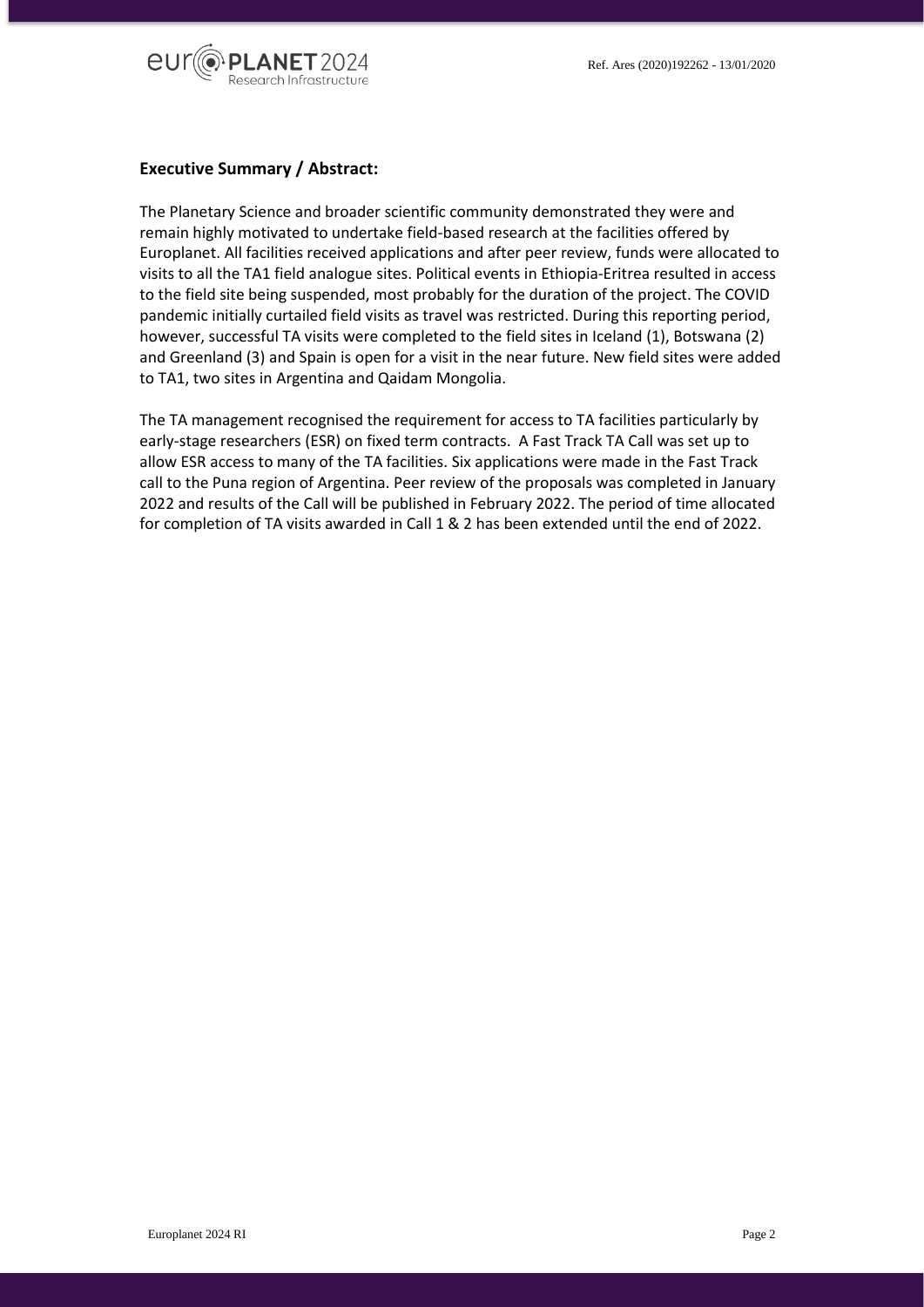

# **Table of Contents**

|   | <b>Explanation of WP2 Work &amp; Overview of Progress</b> |                                       |   |
|---|-----------------------------------------------------------|---------------------------------------|---|
|   | а.                                                        | <b>Objectives</b>                     | 4 |
|   | b.                                                        | Explanation of the work carried in WP | 4 |
|   | c.                                                        | Impact to date                        |   |
|   | d.                                                        | <b>Summary of plans for Year 3</b>    | 8 |
|   | Update of data management plan<br>8                       |                                       |   |
| 3 | <b>Access provisions to Research Infrastructures</b><br>8 |                                       |   |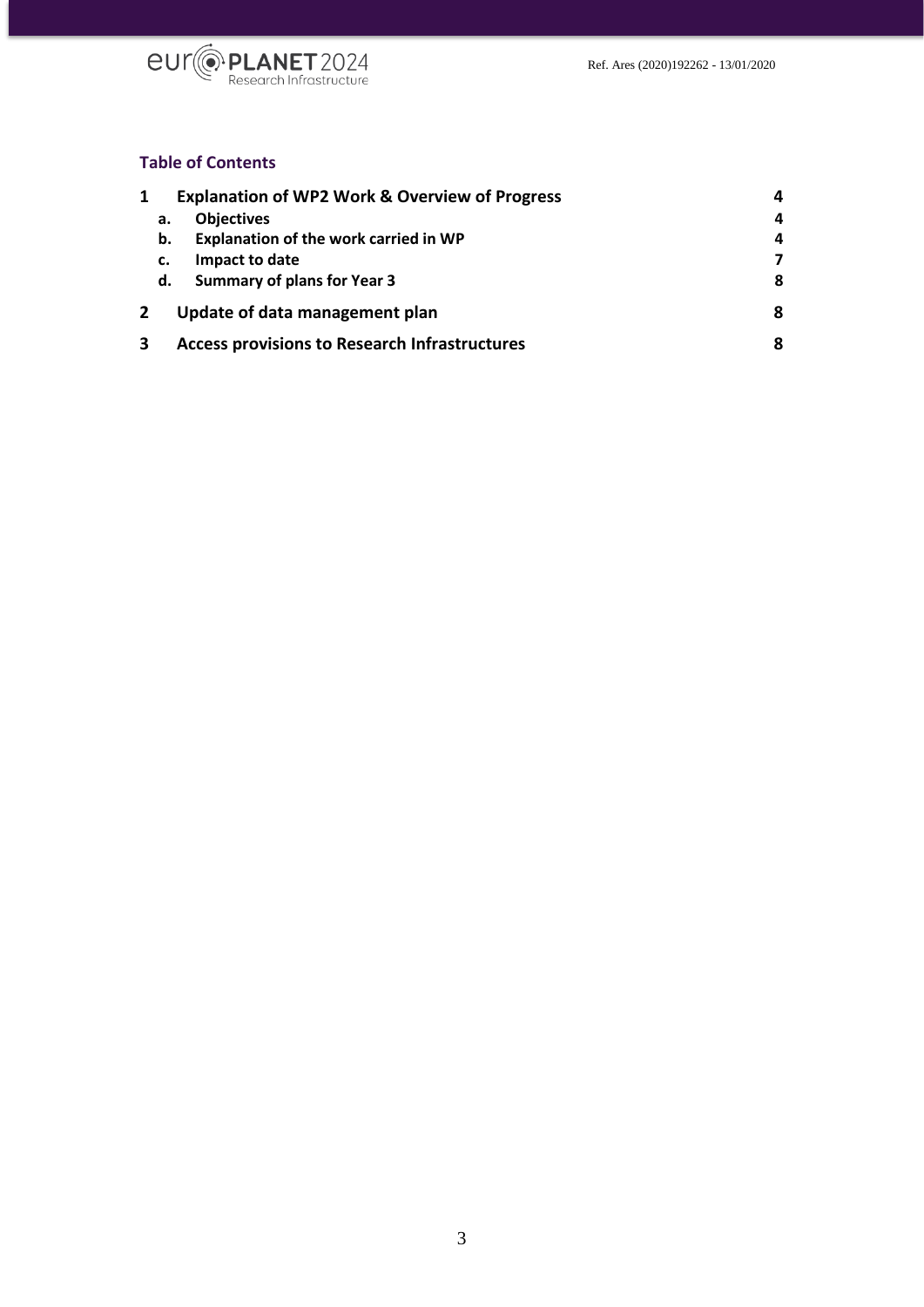

# <span id="page-3-0"></span>**1 Explanation of WP2 Work & Overview of Progress**

### <span id="page-3-1"></span>**a. Objectives**

**Objective 3: to provide access to well-characterised terrestrial field sites and a unique set of laboratory facilities capable of simulating the wide range of environments encountered on planetary bodies.**

The aim of TA1 is to provide the international community with access to 5 wellcharacterised Planetary Field Analogues (PFA), located in Argentina, Spain, Iceland, Botswana and Greenland, that simulate the wide range of environments encountered on planetary bodies such as Mercury, Venus, Mars, Jupiter, Titan, Europa, Uranus, Neptune, comets, asteroids and the Moon. Europlanet aims to expand the facilities available for the TA program through strategic international collaborations. The field sites in the Argentinian Andes (drycold, extreme glacial and lacustrine environments of the Andes of Argentina Puna region, and wet-cold environments of Patagonia and Tierra del Fuego region are being added through the inclusion of CONICET as a beneficiary in the Grant Amendment. The Argentinian site will be available from TA Fast-Track call onwards. Work carried out in collaboration with NA1 in Year 1 of the project has scoped a reciprocal agreement between EPN 2024 RI and the Chinese Academy of Science, which will allow European researchers access to a number of PFA in China whilst Chinese researchers can access Europlanet 2024 RI facilities.

# <span id="page-3-2"></span>**b. Explanation of the work carried in WP**

#### **Task 2.1 – Management (UNIBO, ESF, VUA, BIUST, MU, NHM, CONICET)**

During the second year of the Project, Task 2.1 has coordinated the provision of access to five planetary field analogue sites that offer a comprehensive range of acid-saline environments comparable to those found beneath the surfaces of icy moons and are responsible for the origin of sulphate and carbonate sedimentary deposits on Mars.

| <b>PFA site</b>             | <b>Description</b>                                         |
|-----------------------------|------------------------------------------------------------|
| <b>Iceland Field Sites,</b> | The highly volcanic environments of the Iceland PFA        |
| Matis, Iceland.             | include surface morphologies that vary in age from zero    |
|                             | to 16.5 My. Access to subterranean lava caves and highly   |
|                             | varied and active geothermal systems in Iceland will help  |
|                             | prepare for future lunar and Martian missions.             |
| 2.<br>Rio Tinto, CAB-CISC,  | The unique nature of Rio Tinto in Spain is caused by rock- |
| Spain.                      | water-biology interactions that produces a river with a pH |
|                             | of ~2.3 over a length of ~100 km. The acidic iron-         |
|                             | sulphate rich PFA at Rio Tinto includes the estuarine      |
|                             | region where the interaction of highly acidic river water  |
|                             | with salt-rich marine waters results in major              |

#### *Table 1: TA1 Planetary Field Analogue (PFA) Facilities offered during RP1*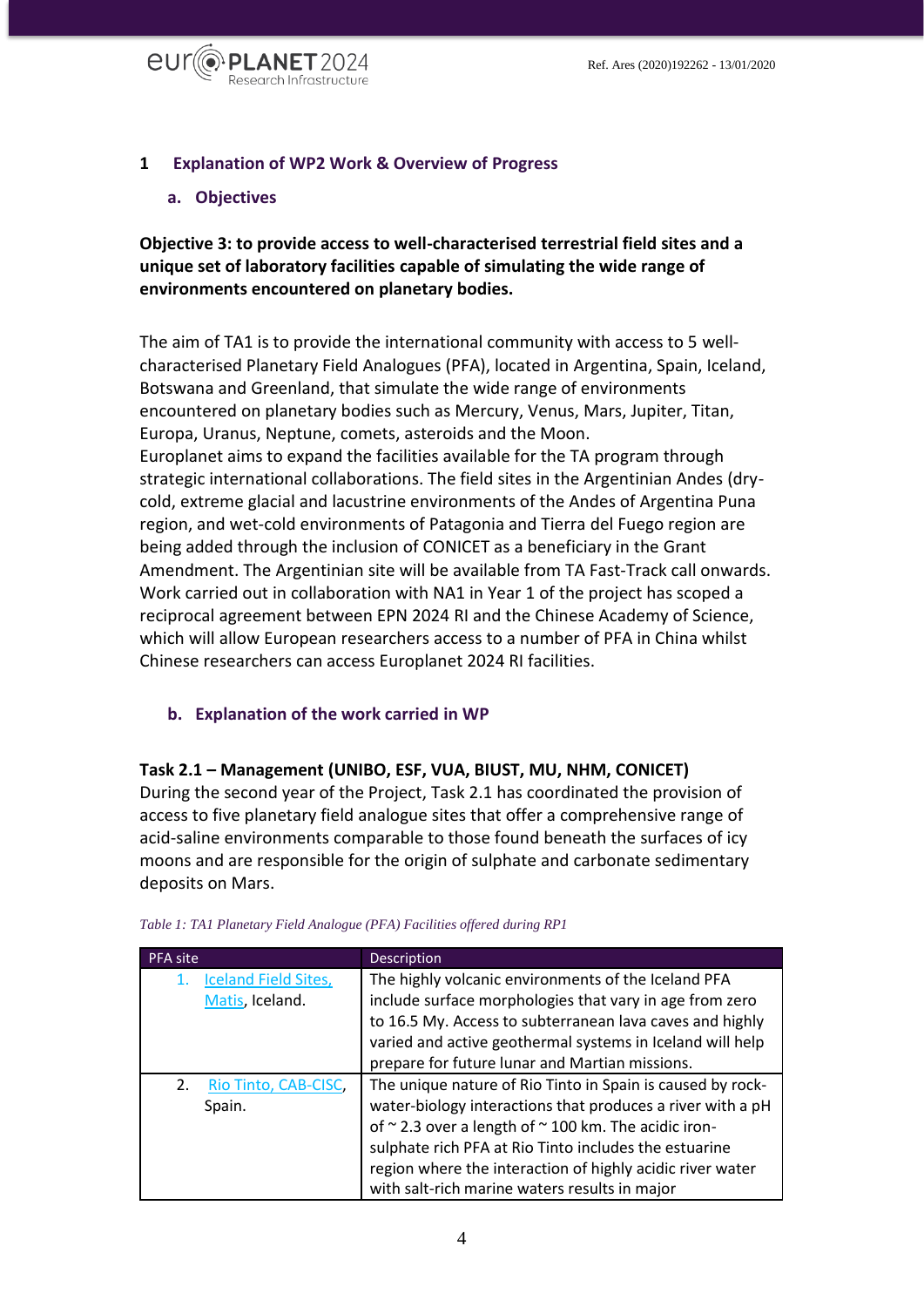

|                                                                                         | environmental change every ~12 hours. This places the<br>local biota under extreme stress and makes the region                                                                                                                                                                                                                                                                                                                                                                                                                                                                                                                                                                                                                                                                                                                                                                                                                                                                       |
|-----------------------------------------------------------------------------------------|--------------------------------------------------------------------------------------------------------------------------------------------------------------------------------------------------------------------------------------------------------------------------------------------------------------------------------------------------------------------------------------------------------------------------------------------------------------------------------------------------------------------------------------------------------------------------------------------------------------------------------------------------------------------------------------------------------------------------------------------------------------------------------------------------------------------------------------------------------------------------------------------------------------------------------------------------------------------------------------|
|                                                                                         | ideal for the study of survival-adaptive mechanisms.                                                                                                                                                                                                                                                                                                                                                                                                                                                                                                                                                                                                                                                                                                                                                                                                                                                                                                                                 |
| 3.<br><b>Danakil Depression,</b><br>University of<br>Mekelle, Ethiopia<br>(Call 1 only) | The exotic Danakil Depression PFA in Ethiopia is one of<br>the hottest places on Earth, being below sea level and<br>14°N. It contains a huge variety of geological<br>environments including active volcanoes and<br>hydrothermal vents that produce acidic and saline lakes<br>with a huge variety of evaporitic deposits, mineral<br>assemblages, and diverse bacterial communities.                                                                                                                                                                                                                                                                                                                                                                                                                                                                                                                                                                                              |
| <b>AU Kangerlussuag</b><br>4.<br>Field Site, Greenland.                                 | The Kangerlussuag PFA in western Greenland provides<br>access to the glacial ice sheet, regions with permafrost,<br>glacial sediments and glacial run-off which enters the<br>ocean. The ice sheet includes features such as melt-water<br>lakes, shear-planes, fissures and ice compaction effects.<br>Such features make Kangerlussuag an excellent analogue<br>for icy ocean worlds, such as the moons studied by the<br>missions to Saturn and Jupiter (e.g. JUICE).                                                                                                                                                                                                                                                                                                                                                                                                                                                                                                             |
| Makgadikgadi Salt<br>5.<br>Pans, BIUST,<br>Botswana.                                    | The Makgadikgadi Salt Pans PFA in north Botswana is the<br>world's largest terrestrial saline lake system, with a<br>surface area of 16,000 km <sup>2</sup> and variable Ca/Na/K water<br>compositions.                                                                                                                                                                                                                                                                                                                                                                                                                                                                                                                                                                                                                                                                                                                                                                              |
| 6., Argentinian Andes<br><b>CONICET, Argentina</b>                                      | Argentina Puna region: Dry-cold environments. The high-<br>altitude Puna Plateau (4000-6000 m) of NW Argentina is<br>characterized by hundreds of hypersaline lakes, ice and<br>rock glaciers, hydrothermal systems, and environmental<br>extremes with high-UV influx, extreme daily temperature<br>fluctuations (> 40 $^{\circ}$ C), strong winds up to 400 km/h), and<br>volcanic-dominated geological settings. All ideal as a<br>planetary analogue for Mars and other icy planets/moons<br>environments.<br>Patagonia and Tierra del Fuego region: Wet-cold<br>environments. The Southern Patagonia Ice field (48-52º<br>SL) is the largest extra polar ice mass $(13,000 \text{ km}^2)$ in the<br>Southern Hemisphere (40-60 km wide and 120 km long).<br>Glaciers on the windward site are fed by high<br>precipitation from Southern Westerlies. Precipitation<br>decreases sharply on the eastern side of the Andes<br>generating arid condition in the Patagonian steppe. |

Visits to TA1.1 Iceland and TA1.4 Greenland have taken place during Year 2. Access to the Danakil Depression was not offered during TA Call 2 due to the political instability in the region. However, the suite of planetary field analogue sites offered by TA1 has been expanded during this year.

The Consejo Nacional de Investigaciones Cientifcas y Trecnicas (CONICET) Córdoba, Argentina was unable to complete the administration in time to join the Europlanet 2024 RI project in February 2020. However, it rejoined as a beneficiary in the Grant Agreement of March 2021 and will offer access to field sites from the fast track call and TA Call 3 onwards. The Puna Plateau PFA in Argentina is characterised by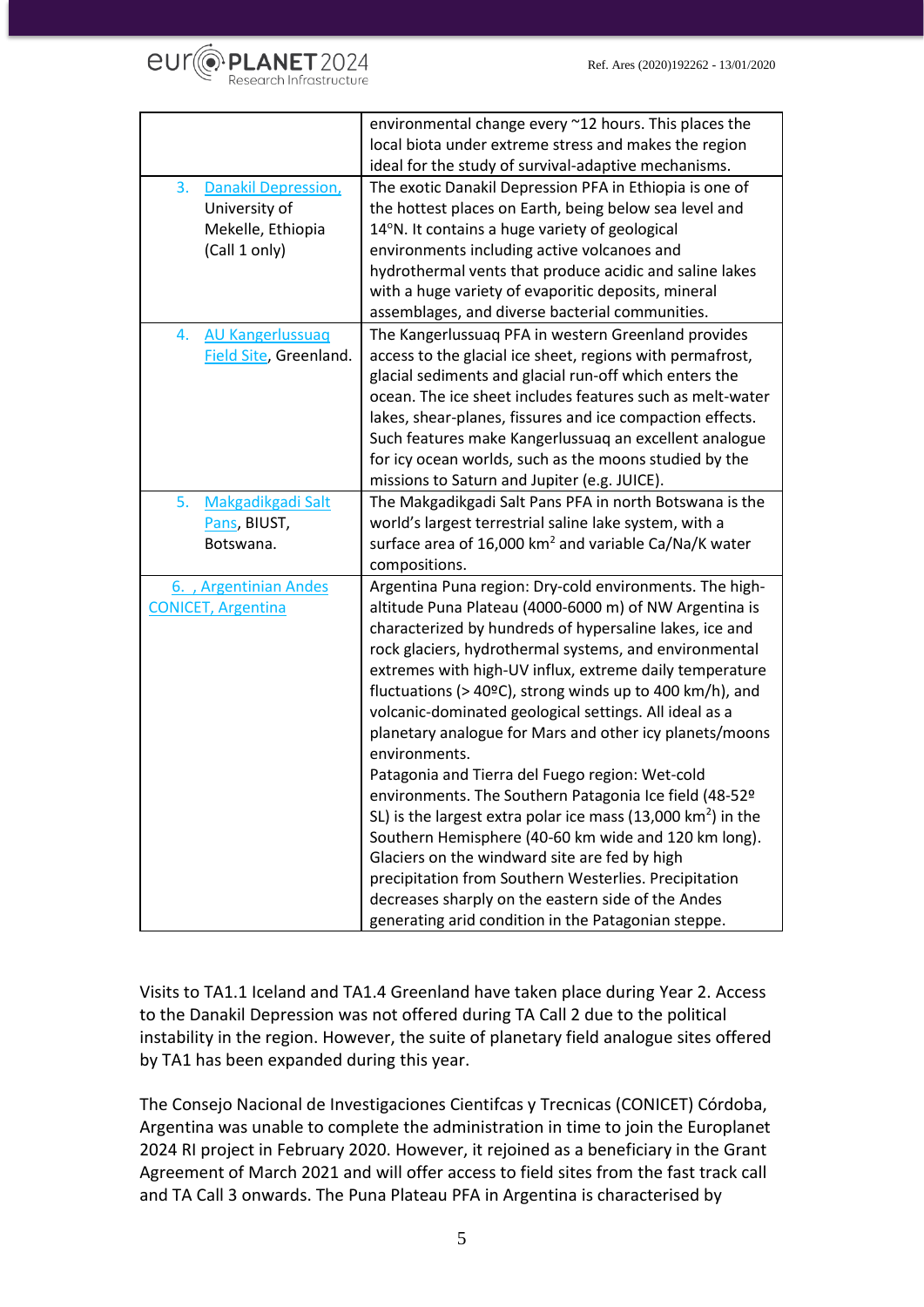

hundreds of hypersaline lakes, glaciers, rock glaciers, hydrothermal systems, and environmental extremes with high-UV influx, low water activity, extreme daily temperature fluctuations ( $> 40^{\circ}$ C), strong winds (gravel dunes due to winds up to 400 km/h, Puruya and Carachi Pampa areas) and volcanic-dominated geological settings. All these features make the region ideal as a planetary analogue for Mars and other icy planets/moons environments. The Patagonia region shows records of glacial activity since the late Miocene (c. 7 My). Numerous temperate outlet glaciers flow from the ice field and terminate on land, sea or lakes. Glaciers on the windward site are fed by high precipitation from Southern Westerlies. Precipitation decreases sharply on the eastern side of the Andes generating arid condition in the Patagonian steppe where numerous small endorreic lakes develop.

Management of TA1 along with TA2 is overseen by the [Transnational Access Sub](https://www.europlanet-society.org/europlanet-2024-ri/europlanet-2024-ri-committees/#TASC)[committee](https://www.europlanet-society.org/europlanet-2024-ri/europlanet-2024-ri-committees/#TASC) [\(TASC\)](https://www.europlanet-society.org/europlanet-2024-ri/europlanet-2024-ri-committees/#TASC) and supported by the TA office at the VUA. A Code of Conduct was drawn up by the TASC and this has been signed by all TA Facility Heads. The TASC has also provided input to the Europlanet 2024 RI Data Management Plan. A post-visit evaluation form was drawn up in collaboration with the Evaluation Officer, and all participants are requested to complete this after visiting a TA facility. Key Performance Indicators (KPI) have been agreed with the Evaluation Officer (including meetings, training, inter-disciplinary collaborations, industrial partnerships) and a reporting system has been put in place.

The TASC has provided input to the text of the two TA calls issued during RP1 and has supported PFA leads in interactions with potential applicants.

Work carried out in collaboration with NA1 during RP1 has scoped out a reciprocal agreement between Europlanet 2024 RI and the Chinese Academy of Science, which will allow European researchers access to a number of PFA in China and Chinese researchers to access Europlanet 2024 RI facilities from TA Call 3 onwards.

# .

# **Task 2.2 Provision of Access to PFA (MATIS, CAB-CISC, MU, AU, BIUST)**

The second TA call, offering access to 4 TA1 field facilities, was opened on 10th<sup>th</sup> November 2020 and closed on 6<sup>th</sup> January 2021. The peer review of applications by experts independent from the Europlanet 2024 RI project was managed by the ESF. The peer review and normalisation of the evaluations of the sub-panels was completed on 18<sup>th</sup> March 2021, discussed and approved by the Project Management Committtee (PMC) and published 19<sup>th</sup> April 2021.

In Call 2, there were 23 applications for TA1 facilities, of which 17 were funded. The outcome of the Call can be viewed in [Deliverable 1.6.](https://www.europlanet-society.org/wp-content/uploads/2021/10/D1.6_2nd-Evaluated-proposals-and-approved-access-to-TA-Facilities.pdf)

The Covid-19 outbreak has had a huge impact on the implementation of TA visits. In agreement with the field site leaders, all the field visits from 2020 were postponed and we are pleased to report that many were undertaken in 2021. Protocols for providing remote access to the TA1 sites have been given serious consideration. However, the poor or non-existent internet connections in the remote areas of the PFAs have to be taken into account, and expertise of the awarded scientists cannot be replaced in the field. Thus, no remote access to TA1 facilities has been provided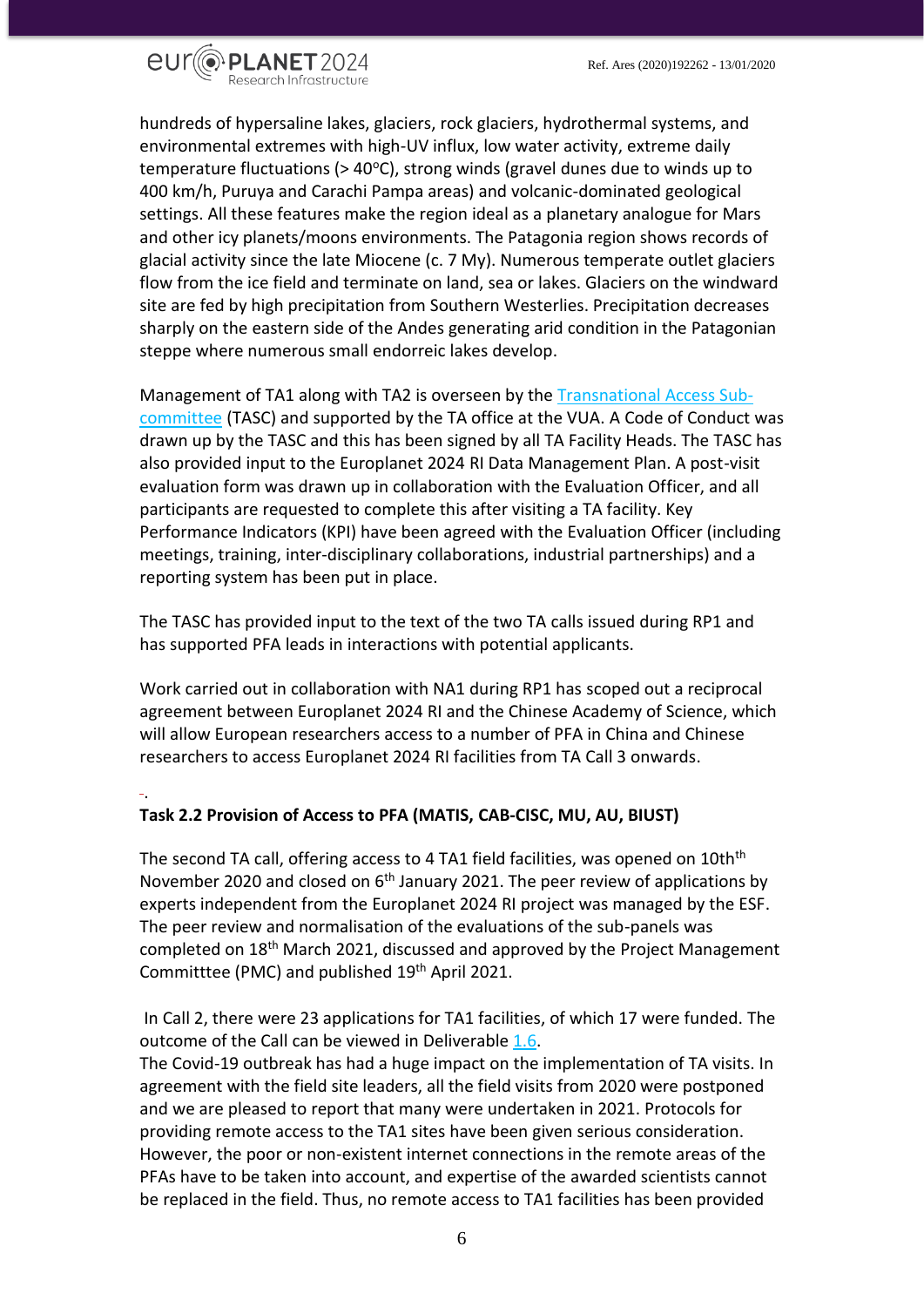

to date. However, the first four TA visits to Greenland and Iceland took place in July 2021 and visits to Botswana will be undertaken in 2021.

Furthermore, the political instability in Ethiopia at the end of 2020 has meant that the Danakil Depression site was not offered in Call 2. The feasibility of field visits to this PFA was re-evaluated in autumn 2021 and a decision was made not to include the site for the foreseeable future. The implementation period of all TA visits will continue to be monitored in light of the ongoing pandemic.

A fast-track TA Call was offered in November 2021. Due to the impact of COVID 19, not all facilities were able to offer access. The emphasis of the Call was to allow early-stage researchers (ESR) whose research funded by fixed length grants, were prioritised. Non ESR applicants were required to provide a justification why the proposal represented very high impact research. After extensive publicity at EPSC and on all forms of media, the Call opened on the 6th October and closed 3rd November. Thirty applications were received. Three applications were ineligible or considered not viable by the proposed host facility. ESF conducted the peer review process in a single panel and drew up a ranking. The PMC will set the cut off for funding and the result of the Fast Track Call will be announced in February 2022.

#### <span id="page-6-0"></span>**c. Impact to date**

Covid-19 has caused significant delays in RP1 to the expected impacts for the TAs. Extensive discussions and planning have been conducted to develop remote access procedures to the TA2 facilities and several remote visits have now taken place. Remote access remains challenging for TA1 but the first field visits were able to take place before the end of RP1. A major development in respect of TA access has been the addition of 11 new TA2 facilities at KBSI to be included in TA Call 2, and addition of TA1 field sites in Argentina and China.

The visitors who have conducted TA visits to date have all committed to make presentations of their results at EPSC and also have plans for journal articles as well as conference papers and wider outreach/dissemination based on their visits.

This also reflects the ongoing impact from the Europlanet 2020 RI, which will enhance the impact of 2024 RI. In addition to publications from the 2020 (and even 2012) RI that continue to come out, there have been multiple communications in popular media (e.g. interviews on television, radio and in national newspapers, particularly in the UK and the Netherlands). There have also been research collaborations that originated in TA visits, including participation in an interdisciplinary bid focused on art conservation (Davies), a UK Space Agency funded fellowship for a visitor to PMCF (bid supported by PMCF), and multiple co-authored papers between an NHM scientist and two-time visitor (Mohr-Westheide).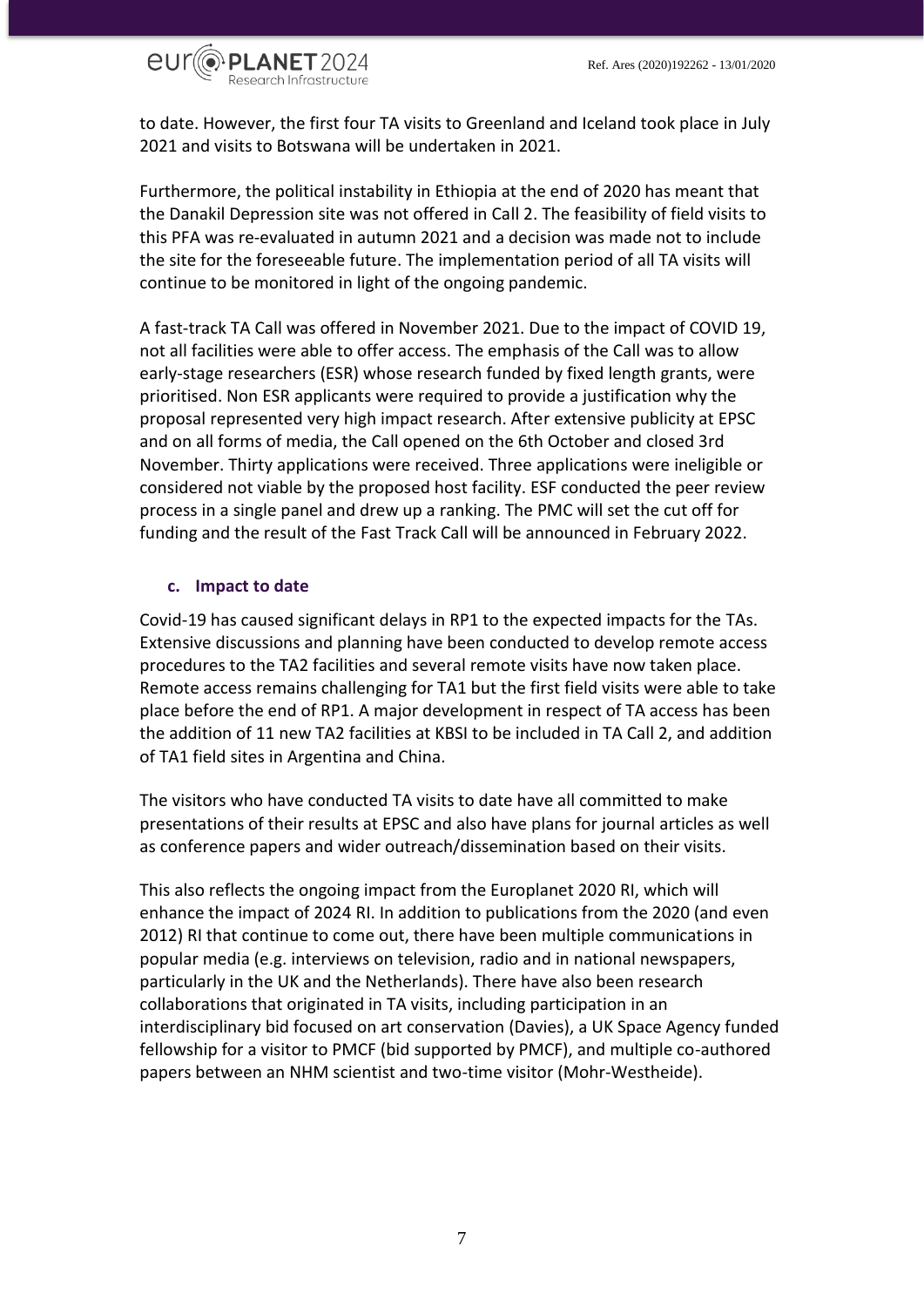

# <span id="page-7-0"></span>**d. Summary of plans for Year 3**

The outcome of the fast-track TA call is due in February 2022. The peer review process was completed in January 2022 and a ranking list produced. Funding will be determined in February after consultation with the TA facilities to establish the number of visits that they are able to host and a check that sufficient finances are available. Some facilities received more successful applications than they are scheduled to host.

A review will be undertaken at Easter 2022 of the outcome of the Fast Track TA applications and progress on the implementation of TA visits of Call 1 & 2. At that stage a decision will be taken as to if a second Fast Track call is viable/required in the late spring. The current plan is to launch a full TA call immediately after EPSC (October 2022), by which time it is expected that all labs and field sites will have reduced the backlog of funded TA visits.

We specifically note the need to widen participation and will follow up on the successful workshop held in 2021 where advice was given on how to prepare and submit successful TA proposals. Based on the current COVID situation, this is most likely to be a virtual meeting.

#### <span id="page-7-1"></span>**2 Update of data management plan**

An update of the Data Management Plan is due Feb 2022. This will include details of the data storage repository developed for data generated during TA visits that will be managed by the TA office at VUA.

#### <span id="page-7-2"></span>**3 Access provisions to Research Infrastructures**

**Six TA1 visits have taken place during the 2nd year of the Project:**

- **1. TA project 20-EPN2-046: Dust-carbon-climate feedbacks tested through detailed independent dating of Arctic wind-blown dust sequences. [TA1.4 AU Greenland](https://www.europlanet-society.org/europlanet-2024-ri/ta1-pfa/ta1-facility-4-au-greenland-kangerlussuaq-field-site/)  [Kangerlussuaq Field Site](https://www.europlanet-society.org/europlanet-2024-ri/ta1-pfa/ta1-facility-4-au-greenland-kangerlussuaq-field-site/) (Greenland). 19-29 July 2021.** Thomas Stevens and colleagues from Stockholm University and Uppsala University (Sweden) took part in a field campaign to investigate the dynamics of aeolian mineral dust activity and organic carbon burial in western Greenland. [Read more.](https://www.europlanet-society.org/20-epn2-046-dust-carbon-climate-feedbacks-tested-through-detailed-independent-dating-of-arctic-wind-blown-dust-sequences-on-greenland/)
- **2. TA project 20-EPN2-089: UPSIDES – Unravelling icy Planetary Surfaces: Insights on their tectonic DEformation from field Survey. [TA1.4 AU Greenland Kangerlussuaq](https://www.europlanet-society.org/europlanet-2024-ri/ta1-pfa/ta1-facility-4-au-greenland-kangerlussuaq-field-site/)  [Field Site](https://www.europlanet-society.org/europlanet-2024-ri/ta1-pfa/ta1-facility-4-au-greenland-kangerlussuaq-field-site/) (Greenland). 19-29 July 2021.** Costanza Rossi, INAF - Astronomical Observatory of Padova (Italy), carried out successful fieldwork to identify tectonic structures in representative areas of the Isunguata Sermia (southern margin) and Russell glaciers (northern margin and terminus). The Isunguata Sermia and Russell glaciers represent optimal analogues for the study of deformation in glacial environments and their comparison with deformation that affects the icy satellites of Jupiter and Saturn. [Read more](https://www.europlanet-society.org/20-epn2-089-upsides-unravelling-icy-planetary-surfaces-insights-on-their-tectonic-deformation-from-field-survey/)**.**
- **3. TA project 20-EPN2-044: Investigating molecular and isotopic fingerprints of life on Greenland Ice Sheet (GrIS) cryo-ecosystems with astrobiological**